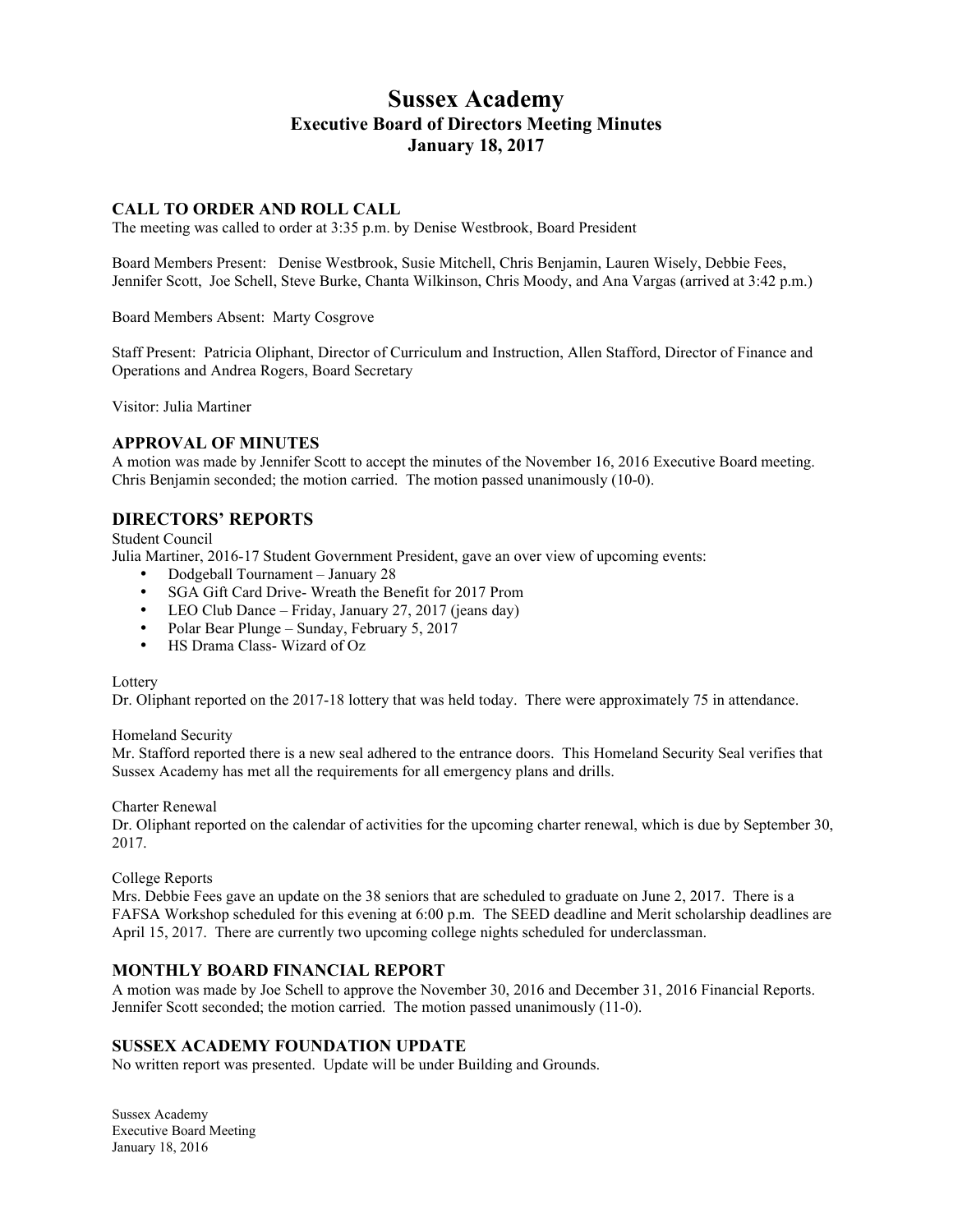## **COMMITTEE REPORTS**

## **Executive**

No report was presented.

## **Finance**

CBOC did not meet in January. The next meeting will be February 14, 2017.

## **Recognition**

No written report was presented.

### **Public Relations**

No written report was presented.

## **Building and Grounds**

Joe Schell reported there are eight more projects to be completed. The NEST (outdoor concession stand) is being constructed by GGI and should be able to start when the weather breaks. This project should be completed before school lets out. The grandstand construction should be starting in approximately 2 weeks. Irrigation and landscaping will be completed around the fields and the total cost is approximately \$70K. Additional parking will be added by the aquatics center, as well as, landscaping. The new middle school is experiencing drainage problems from condensation from the heat/cooling system and that issue will be resolved. The Sussex Academy Foundation currently has \$3.2M in cash and half of those funds will be used on these projects.

During the January 19, 2017 Sussex Academy Foundation Board meeting, a Foundation Board scholarship will be discussed.

### **Program Development**

No written report was presented.

## **Athletics**

Written report was presented.

## **Legislative**

No written report was presented.

### **Governance**

No written report was presented.

#### **OLD BUSINESS**

Scholarship Jen Scott discussed having each board member submit \$250 to go towards a \$2,500 board graduation gift to a graduating senior.

#### **NEW BUSINESS**

No New Business.

# **PUBLIC COMMENTS**

No public comments.

## **EXECUTIVE SESSION**

No Executive Session

Sussex Academy Executive Board Meeting January 18, 2016